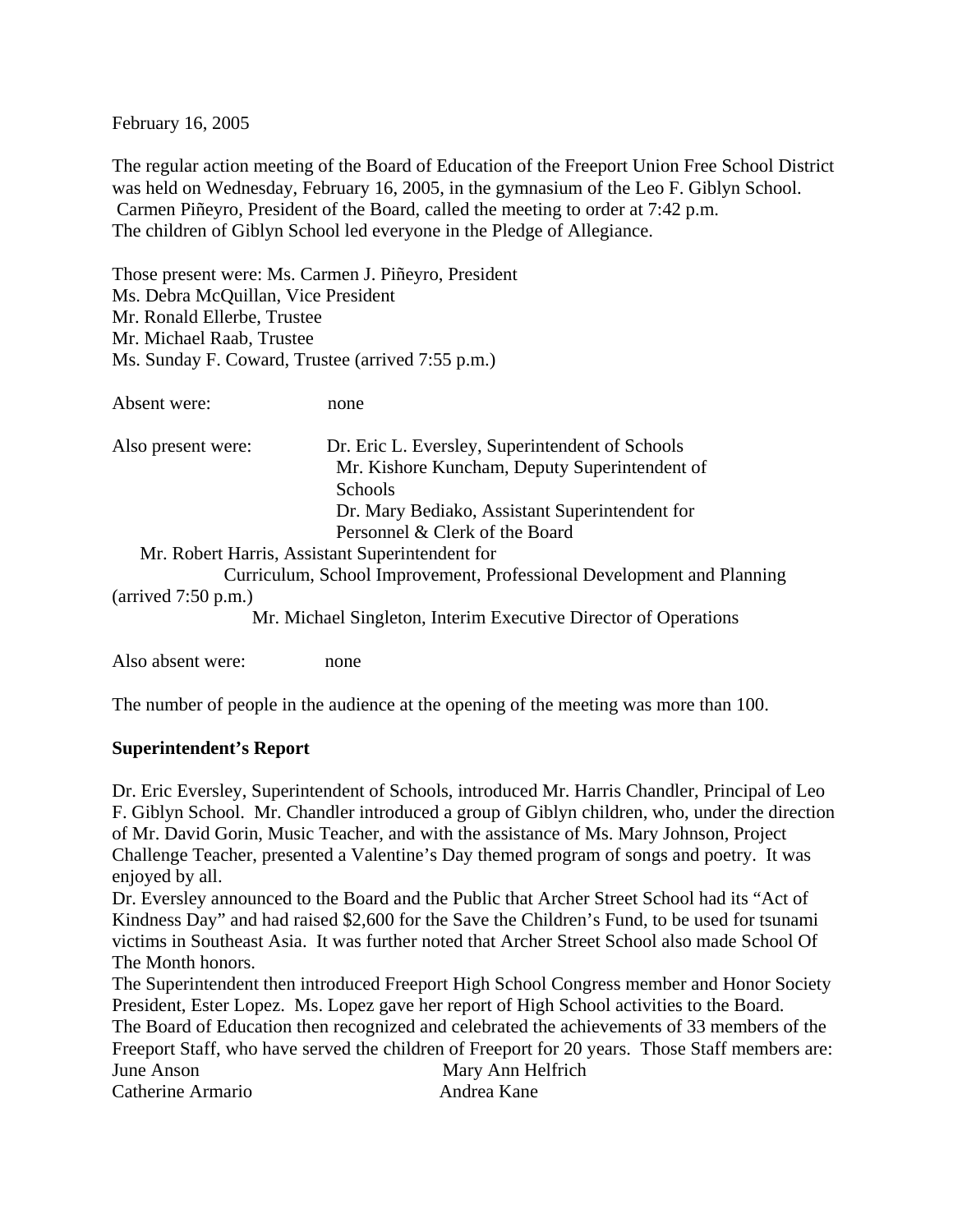| <b>Anthony Basile</b>   | Alice Kelly          |
|-------------------------|----------------------|
| Martha Bernstein        | Kenneth Kennedy      |
| Felice Birdsall         | <b>Yvonne Ladson</b> |
| <b>Maureen Brown</b>    | Noreen Larson        |
| Agatha Caggia           | Dorothy Leonard      |
| Subrata Chaudhuri       | Doris Maccarrone     |
| Lori Cohen              | Alice Mitchell       |
| Doris Dawley            | Diane Notti          |
| <b>Annette Durand</b>   | Bert Silverstein     |
| Carol Fischer-Rosenthal | Kathleen Smith       |
| Betsy Funch             | <b>Ruth Smith</b>    |
| <b>Lorraine Greeley</b> | Margaret Taboada     |
| Loretta Halpin          | Randolph Thomas, Jr. |
| Mary Ann Hanlon         | Luz Velasquez        |
|                         | Patricia Yatsyla     |

Dr. Eversley then swore in the new Honor Society inductees, Dineen Dismore, Blanca Perez and Karla Ramierez.

A short break was taken.

The Superintendent then introduced Mr. Kishore Kuncham, Deputy Superintendent of Schools. Mr. Kuncham discussed the Program Component of the 2005-2006 proposed School Budget.

### **Questions from the Public**

The public was then given the opportunity to address the Board of Education. Each speaker was allowed to address the Board for six minutes. The Board and administration addressed the comments from the public.

#### **Board of Education Committee Reports**

The minutes of the Legislative Committee were distributed to the Board and discussed. (attached) The minutes of the Budget Committee were distributed to the Board and discussed. (attached)

# **Items for Action Acceptance of the Minutes**

Mr. Raab requested the Acceptance of the Minutes be removed from the consent agenda and be voted on as a separate item.

Mr. Ellerbe made the following motion:

Be It Resolved that the Board of Education of the Freeport Union Free School District hereby accepts the minutes of the following meetings as written:

January 12, 2005; January 26, 2005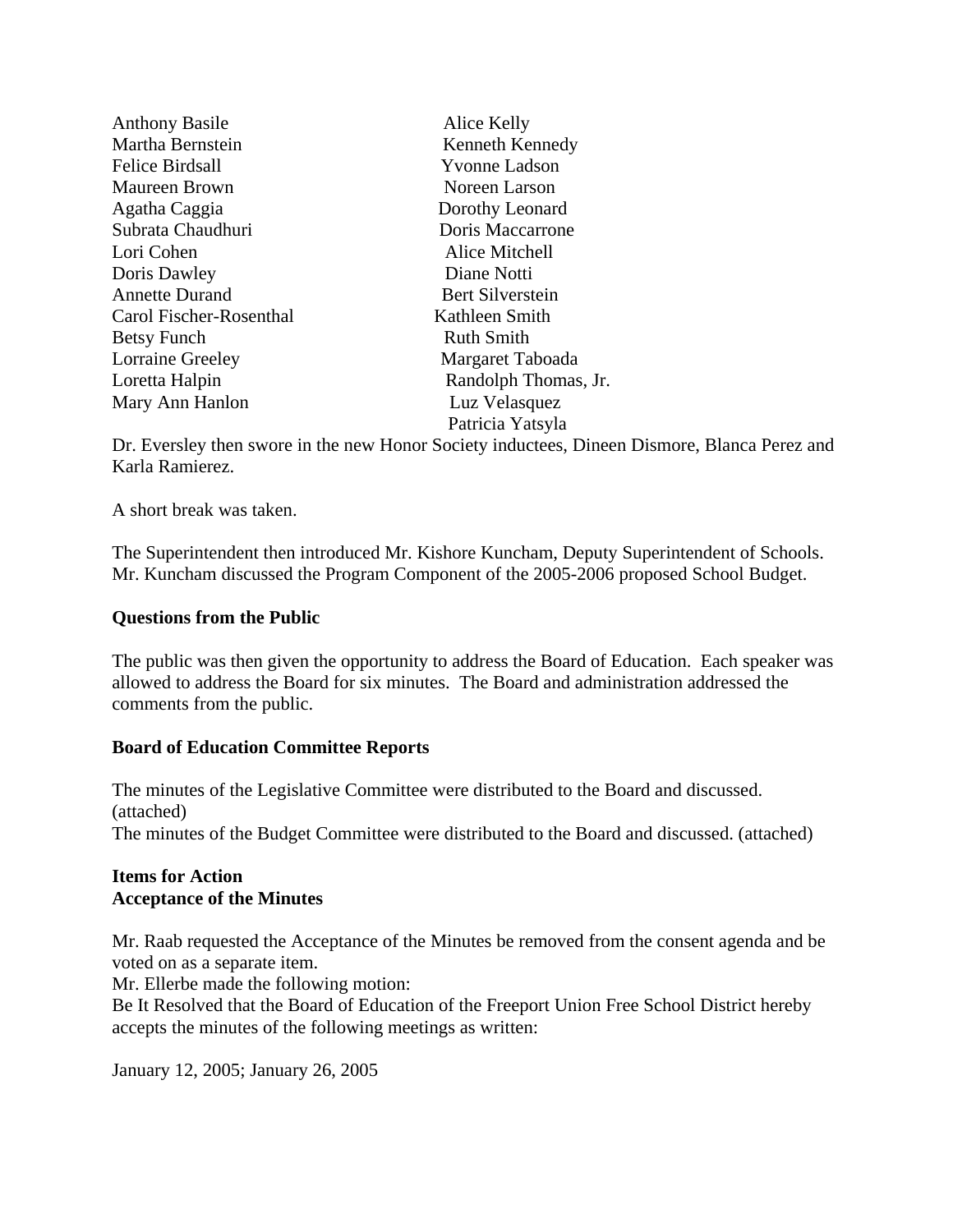The motion was seconded by Ms. Coward and passed. The vote was: Yea; Coward, Ellerbe, McQuillan and Piñeyro. Nay; 0 Abstention; Raab.

### **Approval of Items on the Consent Agenda**

1. On a motion by Ms. Coward and a second by Mr. Ellerbe the following items, on a consent agenda, were approved unanimously. The vote was: Coward, Ellerbe, McQuillan, Piñeyro and Raab.

# **Leave of Absence**

Be It Resolved that the Board hereby grants a request for leave for the following staff members as listed:

**Tammy O'Brien**, Health Teacher, extension of a leave, from February 1, 2005 through June 30, 2005, for childcare.

**Sara Jinks**, Account Clerk, effective January 18, 2005 through June 20, 2005, for health reasons.

**Clare Deninno**, Clerk Typist, extension of a leave, from February 1, 2005 through February 21, 2005, for health reasons.

**Karen Rosenstock**, Art Teacher, effective February 1, 2005 through June 30, 2005, for health reasons.

**Vito DiSpigno**, Security Guard, effective February 11, 2005 through March 29, 2005, for health reasons.

### **Change of Status**

RESOLVED that the Board of Education for the Freeport Union Free School District hereby grants a request for a change of status as listed in the following Change of Status Report:

**Jeanne McNulty**, change of status from part-time Teaching Assistant to full-time Teaching Assistant, probationary appointment effective January 27, 2005 through January 26, 2008. **Rosaline Anderson**, change of status from part-time Teaching Assistant (leave replacement) to regular part-time appointment (replacing J. McNulty, change in status).

**Retirement of Staff**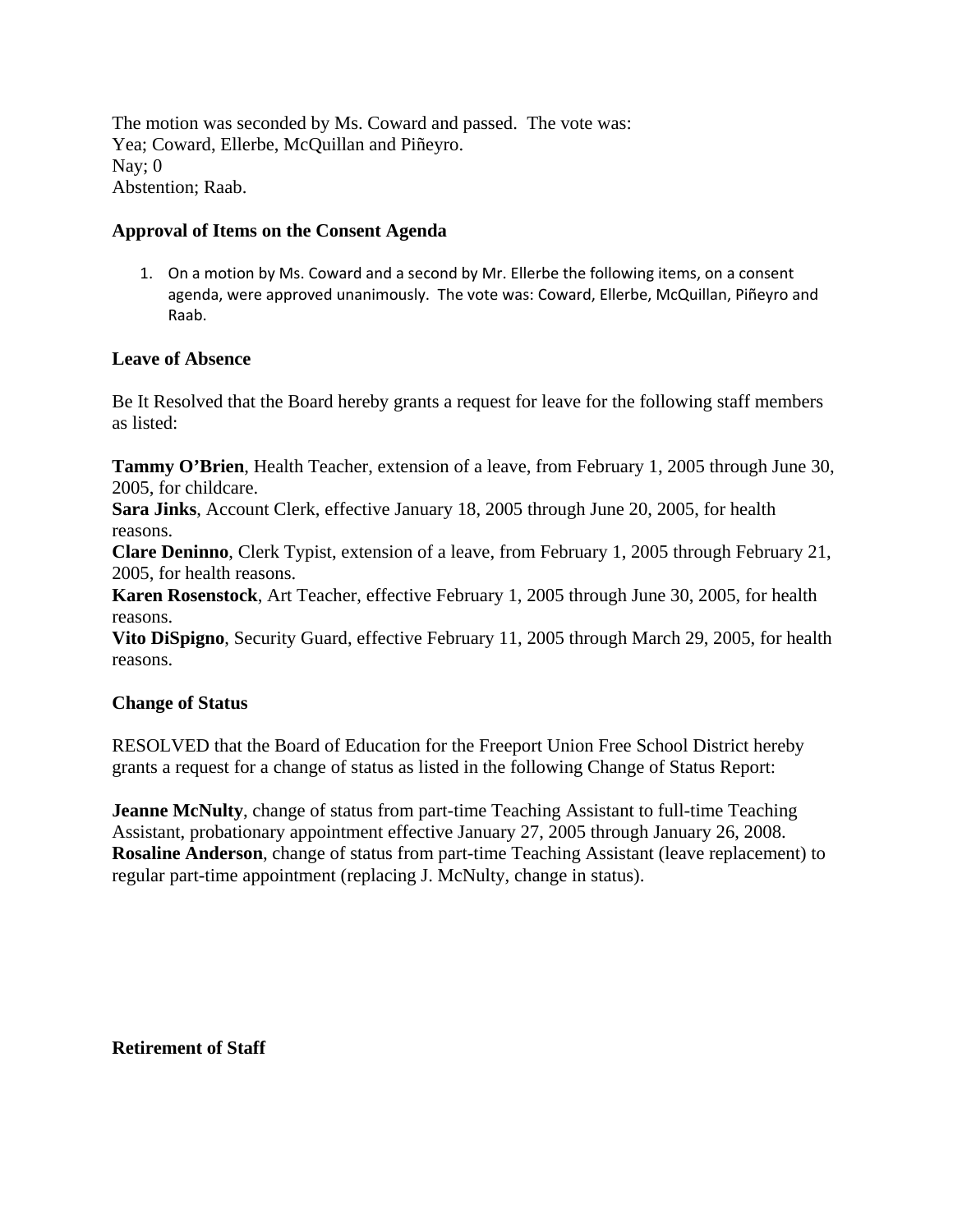Be It Resolved that the Board of Education of the Freeport Union Free School District hereby accepts the letter(s) of resignation for the purpose of retirement from the following staff member as listed:

**Claudia Marcus**, English Teacher, effective July 1, 2005, after serving the children of Freeport for twenty years.

# **Termination of Staff**

Be It Resolved that the Board of Education of the Freeport Union Free School District hereby terminates the services of the following employee as listed in the following termination report.

**Gregory Hampton**, Custodian, effective February 8, 2005, according to Civil Service Rules and Regulations.

# **Resignation of Staff**

Be It Resolved that the Board of Education of the Freeport Union Free School District hereby accepts the letter(s) of resignation from the following staff members as listed in the following Change of Status Report - Resignation.

**Kerry Nelson**, full-time Teaching Assistant, effective January 21, 2005. **Mark Davidoff**, part-time Teaching Assistant, effective January 21, 2005. **Jessica Medina**, Permanent Substitute, effective January 31, 2005. **Nanci DeSousa**, Permanent Substitute, effective January 30, 2005.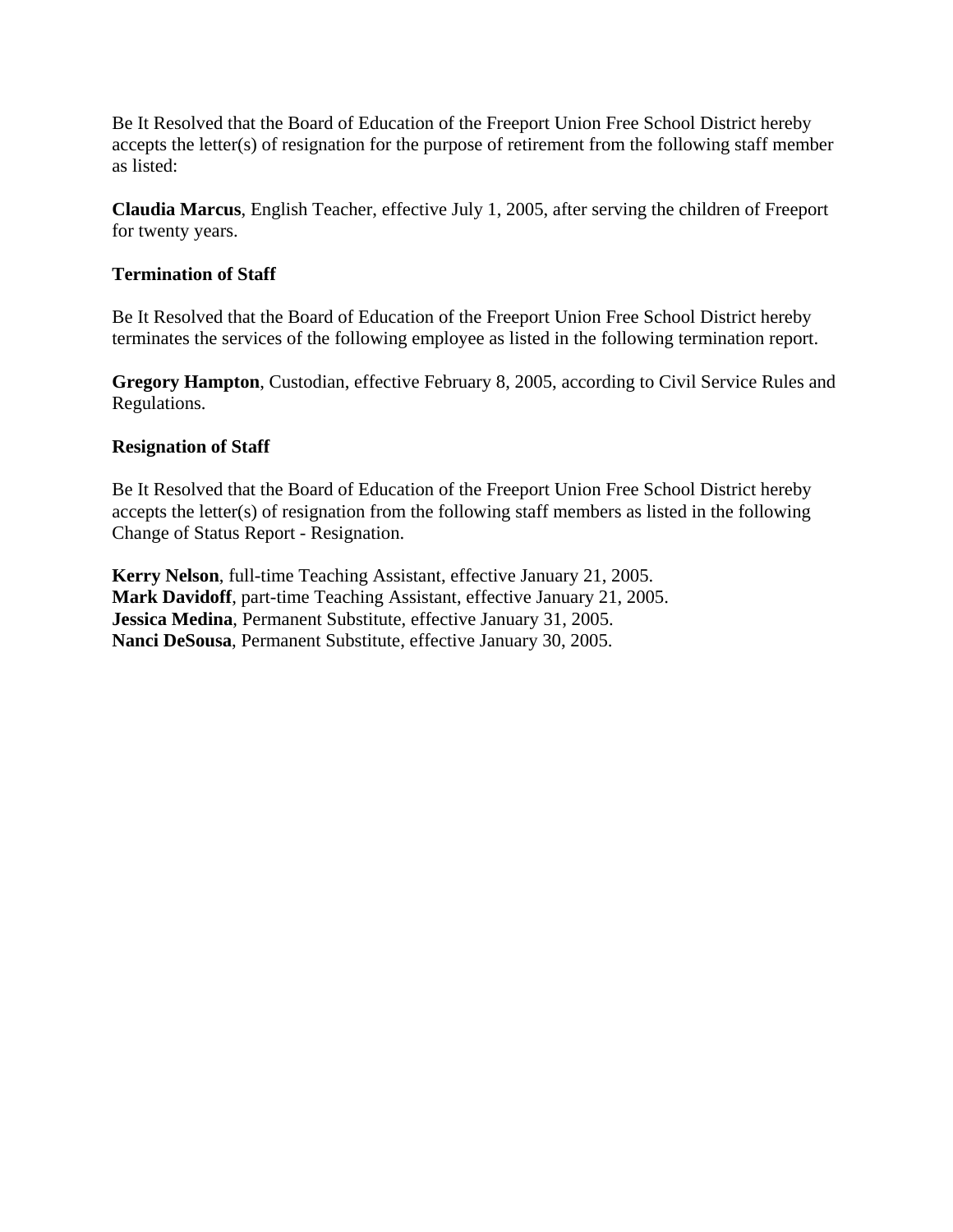# **Appointment of Staff Report**

Resolved that the Board of Education of the Freeport Union Free School District, upon the recommendation of the Superintendent, hereby appoints the individuals listed in the Appointment of Staff Report - Probationary, in accordance with the rules of the Board of Regents. These individuals shall possess appropriate certification allowing them to serve as teachers in the public schools of New York.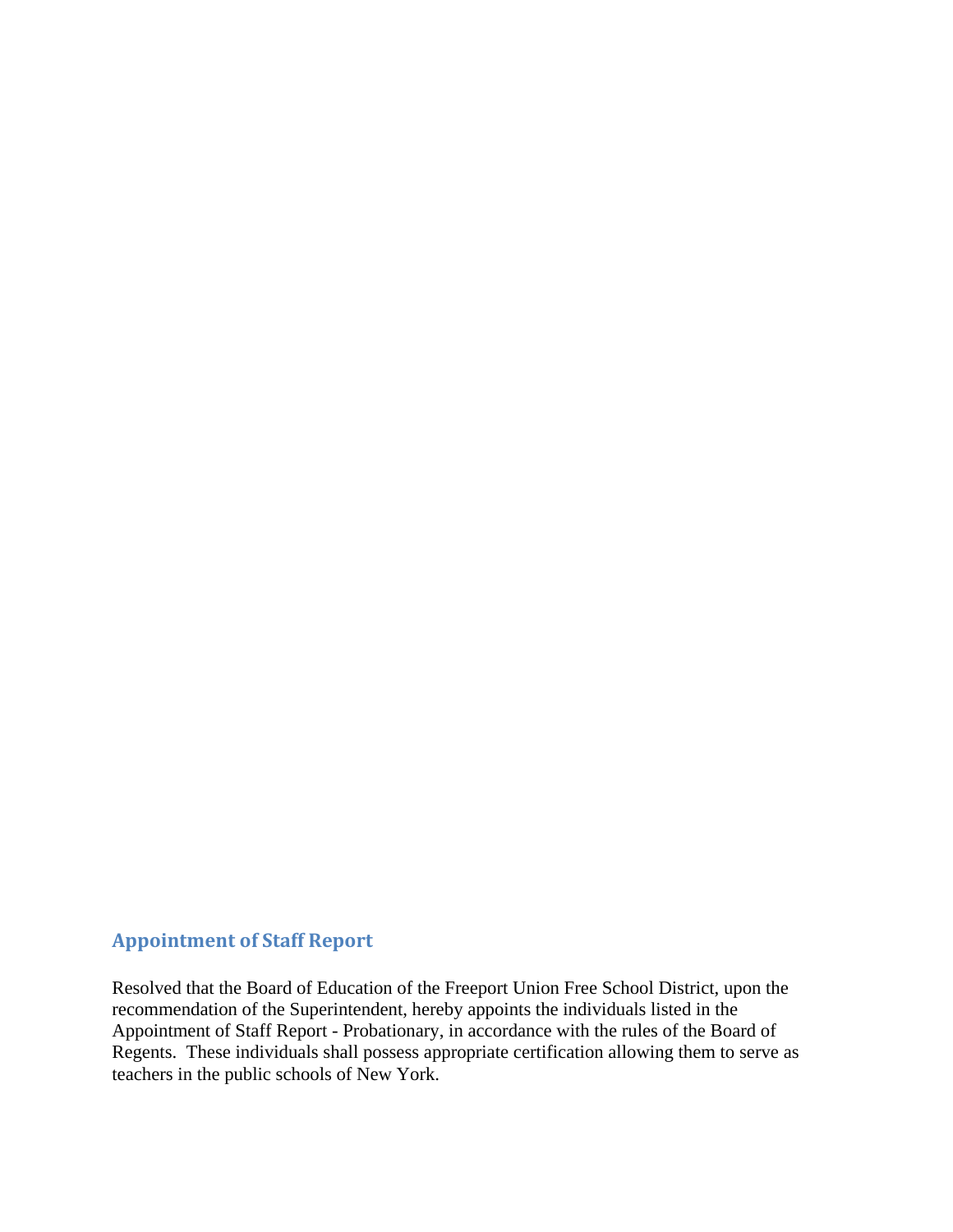## **Instructional Appointments**

**Jessica Medina**, Foreign Language Teacher, (replacing G. Campbell-Ham, resigned) a probationary appointment effective February 1, 2005 through January 31, 2008. Compensation will be on step 1-1A of the U6C Schedule at \$44,980. Assignment: Dodd. **Yasmin Castillo-Hoffman**, Elementary Teacher (bilingual), (replacing A. Rocha, resigned) a probationary appointment effective February 7, 2005 through February 6, 2008. Compensation will be on step 1-2F of the U6D Schedule at \$54,787. Assignment: Columbus.

# **Administrative Seasonal Appointment**

**Allan Brimer**, Elementary Summer School Principal, a temporary appointment effective February 2, 2005 through August 31, 2005. Compensation for this position will be on the Summer School Schedule at \$6,823. Assignment: Districtwide.

# **Teaching Assistant Appointments**

Be It Resolved that the Board of Education of the Freeport Union Free School District, upon the recommendation of the Superintendent, hereby appoints the individuals listed in the Appointment of Staff Report - Teacher Assistant Category, in accordance with the rules of the Board of Regents. These individuals shall possess appropriate certification allowing them to serve as teachers in the public schools of New York.

**Alexis Romanelli**, full-time Teaching Assistant, (new) a probationary appointment effective February 1, 2005 through January 31, 2008. Compensation will be according to the FTAA Contract at \$12,073. Assignment: Archer.

**Stephanie Poppiti,** part-time Teaching Assistant, (replacing R. Anderson/T. Goldman, LOA), a temporary appointment effective January 31, 2005 through June 30, 2005. Compensation will be according to the FTAA Contract at \$6,899. Assignment: Archer.

Temporary Instructional Appointments

Be It Resolved that the Board of Education of the Freeport Union Free School District, upon the recommendation of the Superintendent, hereby appoints the individuals listed in the attached Appointment of Staff Report - Temporary, in accordance with the rules of the Board of Regents. These individuals shall possess appropriate certification allowing them to serve as teachers in the public schools of New York.

**Charles Gilreath,** Permanent Substitute, (replacing M. Pine, resigned) a temporary appointment effective January 26, 2005 through June 30, 2005. Compensation will be according to the Substitute Pay Rate at \$125 per day. Assignment: Dodd.

**Cara Tarantino**, Permanent Substitute, (replacing G. Villanueva, resigned) a temporary appointment effective January 27, 2005 through June 30, 2005. Compensation will be according to the Substitute Pay Rate at \$125 per day. Assignment: New Visions.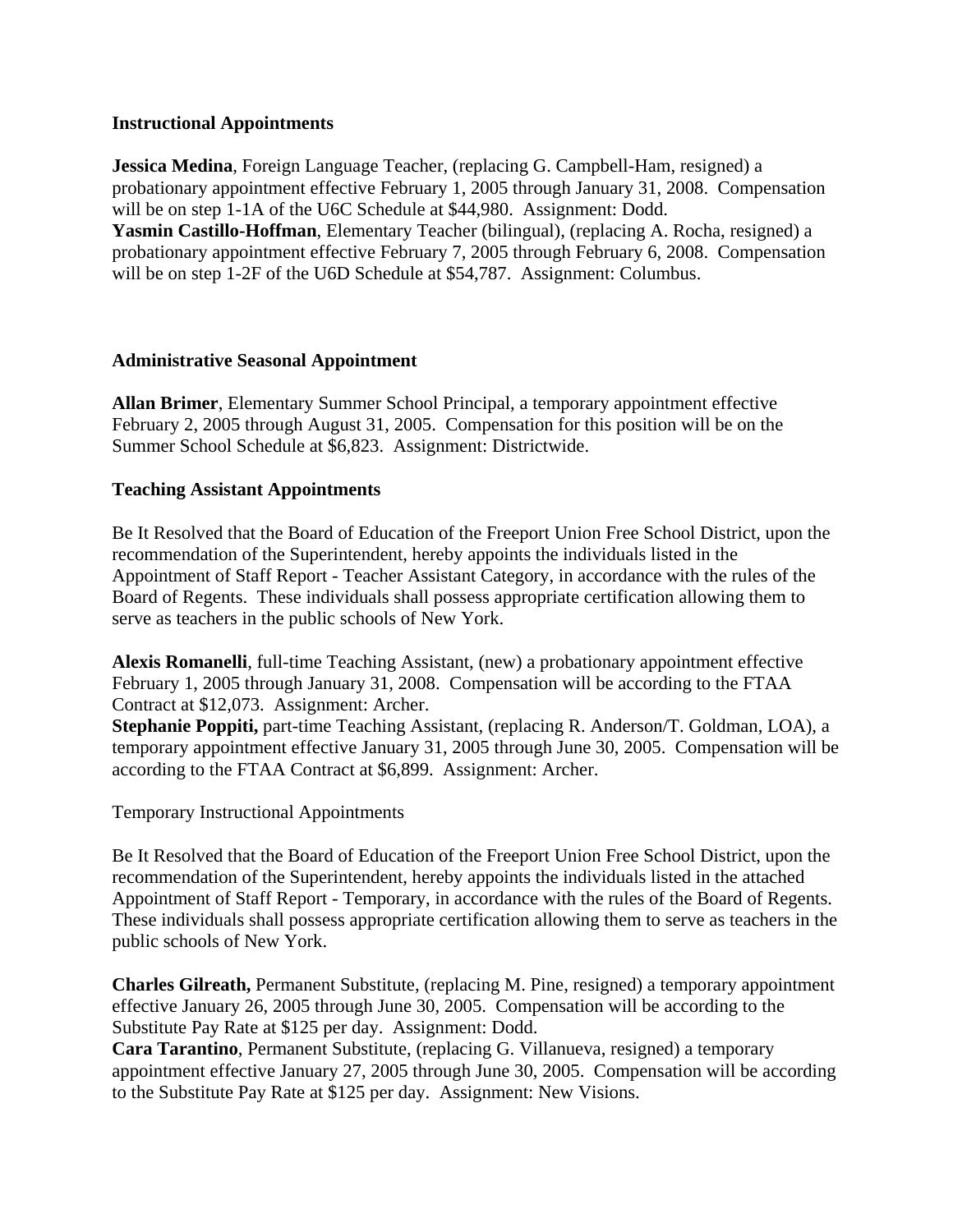**Nanci DeSousa**, Elementary Teacher, (replacing C. Molnar, LOA) a temporary appointment effective January 31, 2005 through June 30, 2005. Compensation will be on step 2-1B of the U6C Schedule at \$48,218. Appointment: Giblyn.

**Kristin Creamer**, Health Teacher, (replacing T. O'Brien, resigned) a temporary appointment effective February 1, 2005 through June 30, 2005. Compensation will be on step 1-1A of the U6C Schedule at \$44,980. Assignment: Bayview.

**Orazio Taddeo,** Permanent Substitute, (replacing J. Medina, resigned) a temporary appointment effective February 4, 2005 through June 30, 2005. Compensation will be according to the Substitute Pay Rate at \$125 per day. Assignment: Dodd.

**Stephen Berg**, Permanent Substitute, (replacing N. DeSousa, resigned) a temporary appointment effective February 1, 2005 through June 30, 2005. Compensation will be according to the Substitute Pay Rate at \$125 per day. Assignment: Giblyn.

**Carmela Gandolfo,** Art Teacher, (replacing K. Rosenstock, LOA) a temporary appointment effective February 1, 2005 through June 30, 2005. Compensation will be on step 1-1A of the U6C Schedule at \$44,980. Appointment: Atkinson.

# Civil Service Category Appointments

Be It Resolved that the Board of Education of the Freeport Union Free School District hereby appoints the individuals as listed in the attached Appointment of Staff Report - Civil Service, in accordance with Civil Service Rules and Regulation.

**Daniel Rodriguez**, 12 Month Cleaner, (replacing E. Cafarelli, resigned) a probationary appointment effective January 20, 2005 for 26 weeks upon Civil Service approval. Compensation will be according to the Cleaner Salary Schedule on step 1 at \$27,957. Appointment: FHS.

**Thomas Postawa**, Custodian, (replacing T. Robinson, resigned) a probationary appointment effective February 7, 2005 for a period of 26 weeks upon Civil Service approval. Compensation will be on step 1 of the Custodial Salary Schedule at \$32,386. Appointment: Giblyn.

### **CSE/CPSE Minutes**

On a motion by Ms. McQuillan the following motion was adopted:

Be It Resolved that the Board of Education of the Freeport Union Free School District hereby accepts the minutes of the meetings of the committees on special education and preschool special education for the following dates:

January 5, 2005; January 20, 2005; January 21, 2005; January 25, 2005; January 26, 2005; January 27, 2005; January 28, 2005; February 2, 2005 The motion was seconded by Mr. Raab and the unanimous vote was: Coward, Ellerbe, McQuillan, Piñeyro and Raab.

# **Establishment of the Annual Meeting**

On a motion by Mr. Raab the following motion was adopted: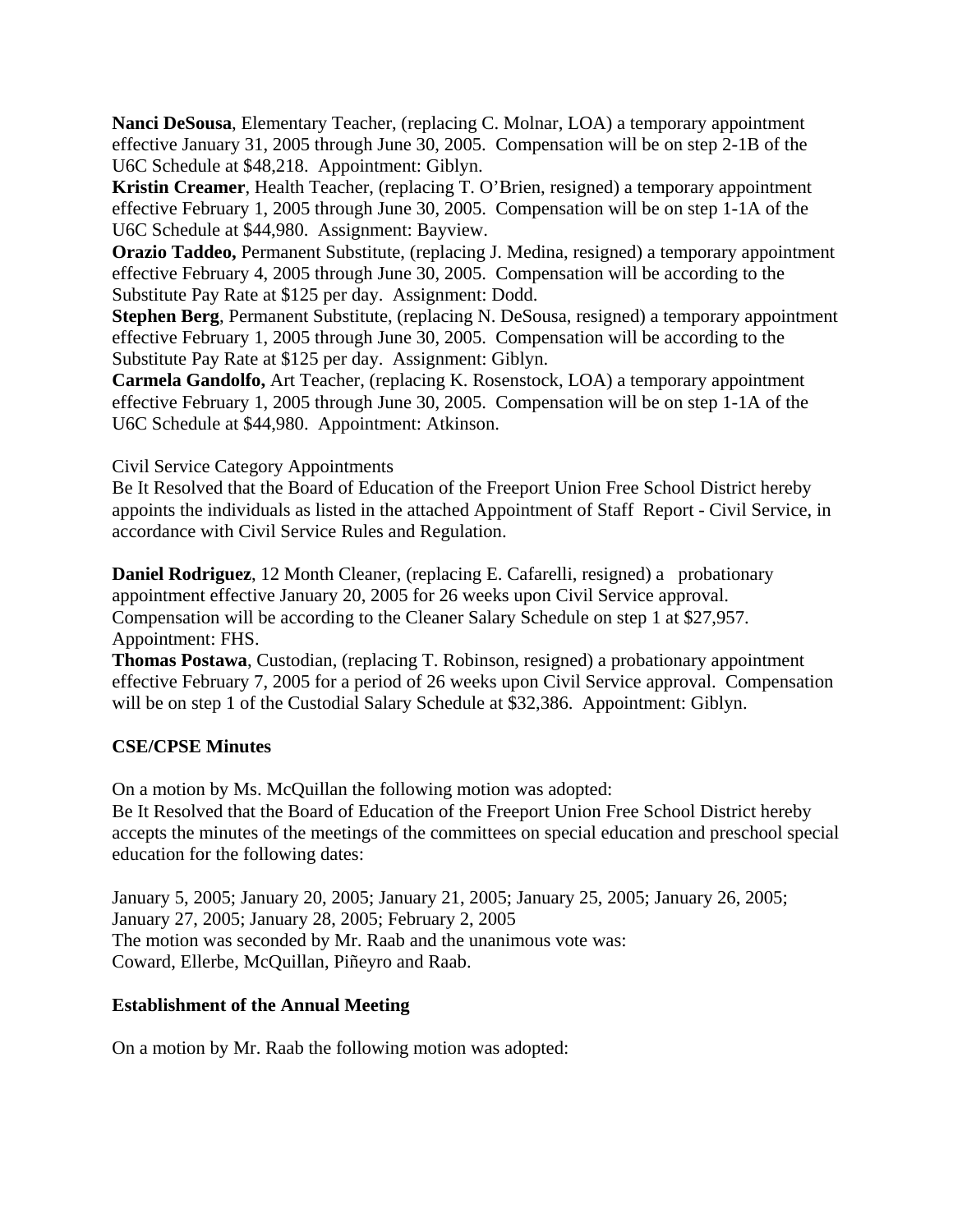RESOLVED that the Board of Education hereby establishes the Annual Meeting, the Budget Hearing and the Annual Budget Vote and Trustee Election as prescribed in the FOLLOWING resolution.

**WHEREAS** Chapter 644 of the Laws of the State of New York, amends the Education Law by adding a new section, 2022-a, *Vote on Monetary Matters*, which requires that a union free school district in a county with a population of one million or more, holding the election of board of education or board of trustees members, the vote upon the appropriation of the necessary funds to meet the estimated expenditures, or on propositions involving the expenditure of money, or authorizing the levy of taxes, provides that such election shall be held on the third Tuesday in May (May 17, 2005).

**AND WHEREAS** this act took effect January 1, 1996, and applies to the annual meeting, annual election for board of education or board of trustee members and annual budget vote or referendum held on or after such effective date.

**BE IT RESOLVED,** that the Board of Education of the Freeport Union Free School District shall hold a budget hearing on May 4, 2005 at 7:30 PM.

**AND BE IT FURTHER RESOLVED** that the Clerk of the Board shall, and is hereby directed to, have notices of the Annual Budget Vote and Election to be held on May 17, 2005, published in the Official Papers of the District. These papers shall be *The Freeport Baldwin Leader* and *The Long Island Graphic*, two newspapers having general circulation within the District. Said publications shall be at least four times and on the dates as listed for each newspaper. *The Freeport Baldwin Leader* shall be March 24, April 7, April 21, and April 28, 2005, or an alternate date within the required notification period. *The Long Island Graphic* shall be March 23, April 6, April 20, and April 27, 2005, or an alternate date within the required notification period, and the Clerk of the Board of Education shall have notices of the May 4, 2005 Budget Hearing published in the Official Papers of the District. Said publications shall be at least four times and on the dates as listed for each newspaper. *The Freeport Baldwin Leader* shall be on the dates as listed for the notice of the annual budget vote and election or an alternate date within the required notification period. *The Long Island Graphic* shall be on the dates as listed for the notice of the annual budget vote and election or an alternate date within the required notification period.

**FURTHER RESOLVED** that the Board of Registration shall be open in accordance with the Laws of the State of New York every school day in the Administration Building, 235 North Ocean Avenue, between the hours of 8:30 o'clock a.m. and 3:30 o'clock p.m. (local time) until May 10, 2005, for the Annual Budget Vote and Election to be held on May 17, 2005. In addition the Board of Registration will be open May 3rd, 2005 and May 5th, 2005 from 6:00 o'clock p.m. until 9:00 o'clock p.m. for residents to register to vote for the Annual Budget and Trustee election to be held on May 17th, 2005.

**AND FURTHER RESOLVED** that this Board of Education determines that voting machines are to be used for the purpose of recording the vote at said meeting of the District to be held on May 17, 2005, between the hours of 6 o'clock a.m. and 9 o'clock p.m. (local time), pursuant to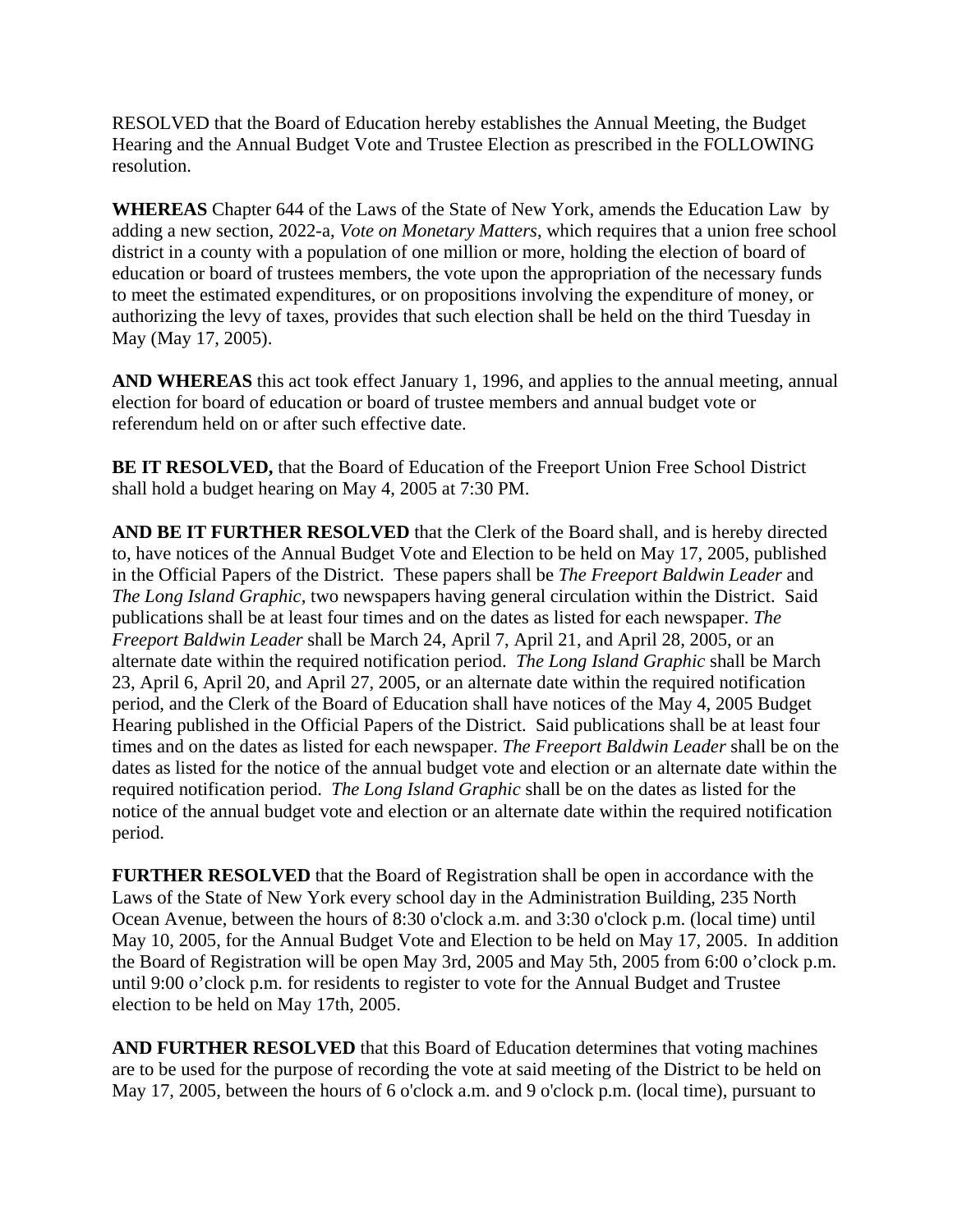the provisions of the Education Law, and the Clerk of the District is hereby directed to procure such machines as may be necessary for use at said meeting.

**BE IT RESOLVED** that nominations for the Office of School Trustee shall be filed with the School District Clerk, Administration Building, on or before 5 o'clock p.m. (local time) April 18, 2005, and shall contain at least Sixty (60) signatures of qualified voters.

**FURTHER RESOLVED** that a lottery shall take place on April 19, 2005, at 10:00 a.m. for the purpose of determining candidate placement on the ballot.

**BE IT RESOLVED** that all questions and propositions for the conduct of the meetings and elections, other than those for the Office of School Trustee, which the qualified voters of the District desire to be placed on the voting machines, shall be filed with the School District Clerk, Administration Building, on or before 5 o'clock p.m. (local time), April 18, 2005 upon the presentation of a petition signed by at least One Hundred Fifty (150) qualified voters of the School District. The Board of Education reserves the right to edit or amend any proposition without changing the intent thereof.

**BE IT FURTHER RESOLVED** that petitions for propositions which are required by law to be included in the notice of the annual meeting must be submitted no later than 5:00 p.m. on or before March 18, 2005 upon the presentation of a petition signed by at least One Hundred Fifty (150) qualified voters of the School District. The Board of Education reserves the right to edit or amend any proposition without changing the intent thereof.

**BE IT RESOLVED** that absentee ballots will be provided for the election of Board members and Budget Vote, in accordance with Education Law of the State of New York, §2018-a. The motion we seconded by Ms. Coward and passed unanimously. The vote was: Coward, Ellerbe, McQuillan, Piñeyro and Raab.

# **Executive Session**

At 11:20 p.m. on a motion by Mr. Raab and a second by Ms. McQuillan, the Board adjourned to executive session for 4 matters of personnel and one legal matter. The vote was: Coward, Ellerbe, McQuillan, Piñeyro and Raab.

At 1:00 a.m. Mr. Raab made a motion to return to open session. The motion was seconded by Mr. Ellerbe and unanimously passed. The vote was: Coward, Ellerbe, McQuillan, Piñeyro and Raab.

# **Adjournment**

At 1:01 a.m., with no other business, on a motion by Ms. McQuillan and seconded by Ms. Coward, the Board adjourned the meeting. The vote was unanimous: Coward, Ellerbe, McQuillan, Piñeyro and Raab.